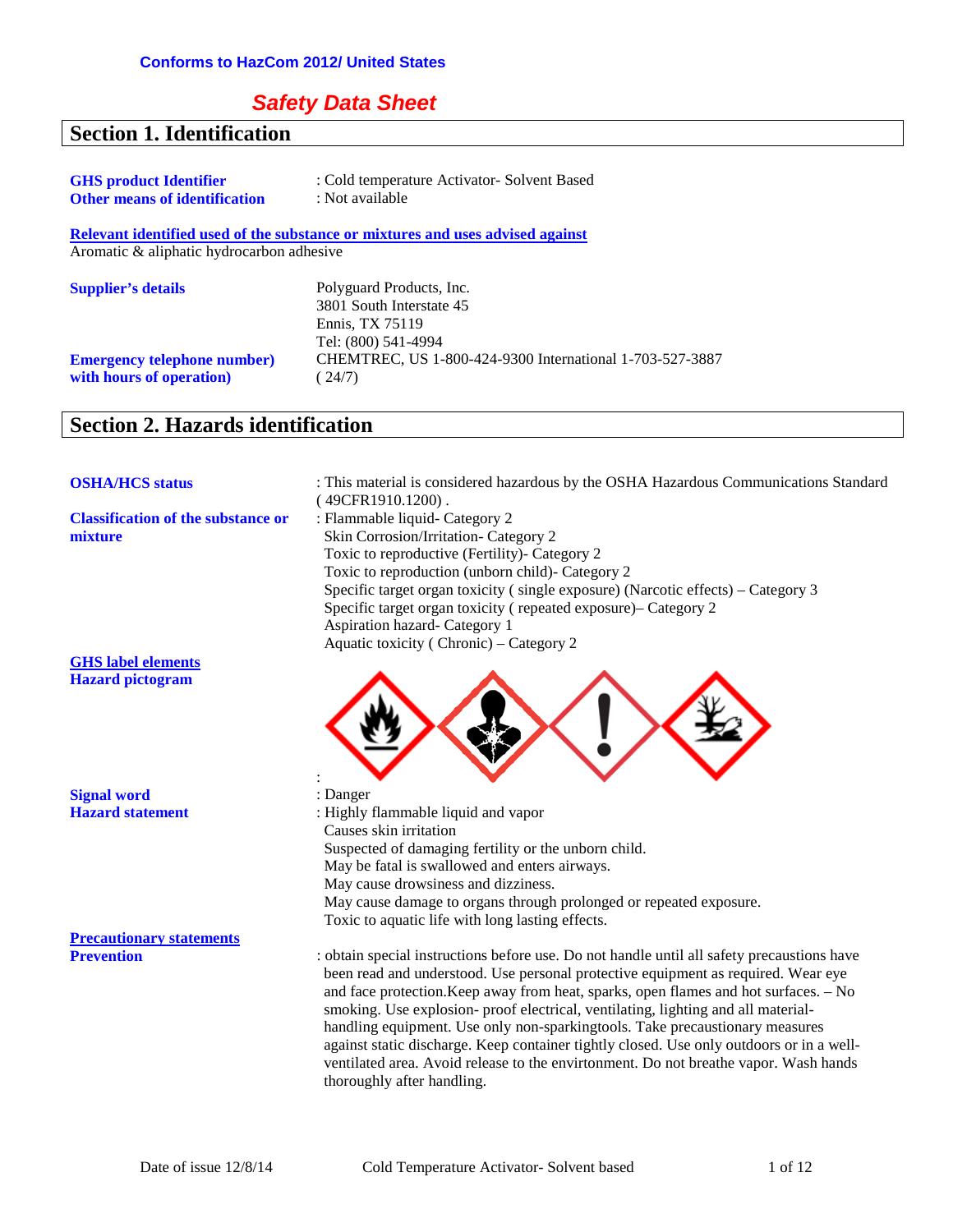## **Section 2. Hazards identification**

| <b>Response</b><br><b>Storage</b>       | College spillage; Get medical attention if you feel unwell. If exposure or concerned: Get<br>medical attention. IF INHALED: Remove victim to fresh air and keep at rest in a position<br>comfortable for breathing. Call a POISON CENTER or physician if you feel unwell. If<br>SWALLOWED: Immediately call a POISON CENTER or physician. DO NOT induce<br>vomiting. IF ON SKIN (or hair): Take off immediately all contaminated clothing. Rinse<br>skin with water or shower. IF ON SKIN: Wash with plenty of soap and water. Take off<br>contaminated clothing. If skin irritation occurs: Get medical attention.<br>Store locked up. Store in a well-ventilated place. Keep cool. |
|-----------------------------------------|--------------------------------------------------------------------------------------------------------------------------------------------------------------------------------------------------------------------------------------------------------------------------------------------------------------------------------------------------------------------------------------------------------------------------------------------------------------------------------------------------------------------------------------------------------------------------------------------------------------------------------------------------------------------------------------|
| <b>Disposal</b>                         | Dispose of contents and container in accordance with all local, regional, national and                                                                                                                                                                                                                                                                                                                                                                                                                                                                                                                                                                                               |
| <b>Hazards not otherwise classified</b> | international regulations.<br>: None known                                                                                                                                                                                                                                                                                                                                                                                                                                                                                                                                                                                                                                           |

# **Section 3. Composition/information on ingredients**

| <b>Substance/Mixture</b>             | $:$ Mixture      |
|--------------------------------------|------------------|
| <b>Other means of identification</b> | :Not available   |
| <b>CAS</b> number/other identifiers  |                  |
| <b>CAS</b> number                    | : Not applicable |
| <b>Product code</b>                  | : Not applicable |
|                                      |                  |

| <b>Ingredient name</b> | $\bullet$<br>70 | <b>CAS Number</b> |
|------------------------|-----------------|-------------------|
| Toluene                | $30 - 60$       | 108-88-3          |
| n-Hexane               | $30 - 60$       | 110-54-3          |

Any concentration shown as a range is to protect confidentiality or is due to batch variation.

There are no additional ingredients present which, within the current knowledge of the supplier and in the concentration applicable, are classified as hazardous to health or the environment and hence require reporting in this section.

Occupational exposure limits, if available , are listed in Section 8.

## **Section 4. First aid measures**

#### **Description of necessary first aid measures.**

| <b>Eye contact</b>  | : Immediately flush eyes with plenty of water, occasionally lifting the upper and lower                                                                                                                                                                                                                                                                                                                                                                                                                                                                                                                                                                                                                                            |
|---------------------|------------------------------------------------------------------------------------------------------------------------------------------------------------------------------------------------------------------------------------------------------------------------------------------------------------------------------------------------------------------------------------------------------------------------------------------------------------------------------------------------------------------------------------------------------------------------------------------------------------------------------------------------------------------------------------------------------------------------------------|
|                     | eyelids. Check for and remove any contact lenses. Continue to rinse for at least 20 minutes.                                                                                                                                                                                                                                                                                                                                                                                                                                                                                                                                                                                                                                       |
|                     | Get medical attention.                                                                                                                                                                                                                                                                                                                                                                                                                                                                                                                                                                                                                                                                                                             |
| <b>Inhalation</b>   | : Remove victim to fresh air and keep at rest in a position comfortable for breathing. If it is<br>suspected that fumes are still present, the rescuer should wear an appropriate mask or self -<br>contained breathing apparatus. If not breathing, if breathing is irregular or if respiratory<br>arrest occurs, provide artificial respiration or oxygen by trained personnel. Get medical                                                                                                                                                                                                                                                                                                                                      |
|                     | attention. If necessary, call a poison center or physician. If unconscious, place in recovery<br>position and get medical attention immediately. Maintain an open airway                                                                                                                                                                                                                                                                                                                                                                                                                                                                                                                                                           |
| <b>Skin contact</b> | : Flush contaminated skin with plenty of water. Remove contaminated clothing and shoes.                                                                                                                                                                                                                                                                                                                                                                                                                                                                                                                                                                                                                                            |
|                     | Continue to rinse for at least 20 minutes. Get medical attention.                                                                                                                                                                                                                                                                                                                                                                                                                                                                                                                                                                                                                                                                  |
| <b>Ingestion</b>    | : Wash out mouth with water. Remove victim to fresh air and keep at rest in a position<br>comfortable for breathing. If material has been swallowed and the exposed person is<br>conscious, give small quantities of water to drink. Stop if the exposed person feels sick as<br>vomiting may be dangerous. Do not induce vomiting unless directed to do so by medical<br>personal. If vomiting occurs, the head should be kept low so that the vomit does not enter<br>the lungs. Get medical attention. If necessary, call a poison center or physician. Never give<br>anything by mouth to an unconscious person. If unconscious, place in recovery position and<br>get medical attention immediately. Maintain an open airway. |
|                     |                                                                                                                                                                                                                                                                                                                                                                                                                                                                                                                                                                                                                                                                                                                                    |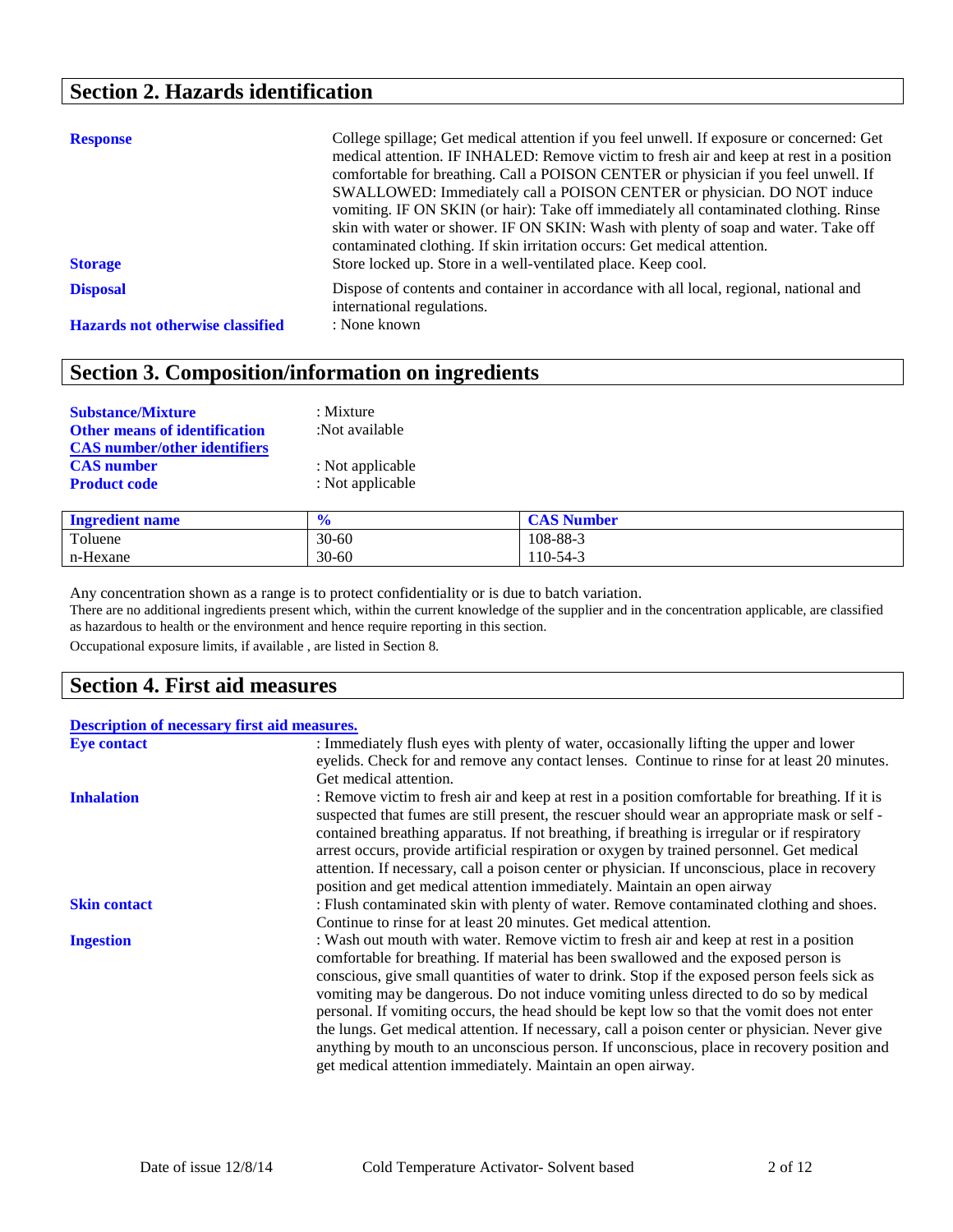# **Section 4. First aid measures**

| <u>Most important symptoms/effects, acute and delayed</u> |                                                                                               |
|-----------------------------------------------------------|-----------------------------------------------------------------------------------------------|
| <b>Potential acute health effects</b>                     |                                                                                               |
| <b>Eye contact</b>                                        | : Causes serious eye irritation.                                                              |
| <b>Inhalation</b>                                         | : Can cause central nervous system (CNS) depression. May cause drowsiness and dizziness.      |
| <b>Skin contact</b>                                       | : Causes skin irritation.                                                                     |
| <b>Ingestion</b>                                          | : Can cause central nervous system (CNS) depression. May be fatal if swallowed and enters     |
|                                                           | airways. Irritating to mouth, throat and stomach.                                             |
| <b>Over-exposure signs/symptoms</b>                       |                                                                                               |
| <b>Eye contact</b>                                        | : Adverse symptoms may include the following:                                                 |
|                                                           | Pain or irritation,                                                                           |
|                                                           | Watering,                                                                                     |
|                                                           | Redness.                                                                                      |
| <b>Inhalation</b>                                         | : Adverse symptoms may include the following:                                                 |
|                                                           | Nausea or vomiting                                                                            |
|                                                           | Headache                                                                                      |
|                                                           | Drowsiness/fatigue                                                                            |
|                                                           | Dizziness/vertigo                                                                             |
|                                                           | Unconsciousness                                                                               |
|                                                           | Reduced fetal weight                                                                          |
|                                                           | Increase in fetal deaths                                                                      |
|                                                           | Skeletal malformations                                                                        |
| <b>Skin contact</b>                                       | : Adverse symptoms may include the following:                                                 |
|                                                           | Irritation                                                                                    |
|                                                           | Redness                                                                                       |
|                                                           | Reduced fetal weight                                                                          |
|                                                           | Increase in fetal deaths                                                                      |
|                                                           | Skeletal malformations                                                                        |
| <b>Ingestion</b>                                          | : Adverse symptoms may include the following:                                                 |
|                                                           | Nausea or vomiting                                                                            |
|                                                           | Reduced fetal weight                                                                          |
|                                                           | Increase in fetal deaths                                                                      |
|                                                           | Skeletal malformations                                                                        |
|                                                           |                                                                                               |
|                                                           | Indication of immediate medical attention and special treatment needed, if necessary.         |
| <b>Notes to physician:</b>                                | : Treat symptomatically. Contact poison treatment specialist immediately if large quantities  |
|                                                           | have been ingested or inhaled.                                                                |
| <b>Specific treatments</b>                                | : No specific treatment                                                                       |
| <b>Protection of first-aiders:</b>                        | : No action shall be taken involving any personal risk or without suitable training. If it is |
|                                                           | suspected that fumes are still present, the rescuer should wear an appropriate mask or self-  |
|                                                           | contained breathing apparatus. It may be dangerous to the person providing the aid to give    |
|                                                           | mouth to mouth resuscitation.                                                                 |

# **Section 5. Fire-fighting measures**

| <b>Extinguishing media</b>                 |                                                                                              |         |
|--------------------------------------------|----------------------------------------------------------------------------------------------|---------|
| <b>Suitable extinguishing media</b>        | : Use dry chemical, $CO_2$ , water spray (fog) or foam.                                      |         |
| Unsuitable extinguishing media             | : Do not use water-jet or water based fire extinguishers.                                    |         |
| <b>Specific hazards arising from the</b>   | : Highly flammable liquid and vapor. The vapor/gas is heavier than air and will spread along |         |
| chemical                                   | the ground. Vapors may accumulate in low or confined areas or travel a considerable          |         |
|                                            | distance to a source of ignition and flash back.                                             |         |
| <b>Hazardous thermal decomposition</b>     | Decomposition products may include the following materials:                                  |         |
| <b>products</b>                            | Carbon Dioxide                                                                               |         |
|                                            | Carbon Monoxide                                                                              |         |
| <b>Special protective equipment</b>        | : Move containers from fire area if this can be done without risk. Use water spray to keep   |         |
|                                            | fire-exposed containers cool.                                                                |         |
| <b>Special protective actions for fire</b> | : Fire-fighters should wear appropriate protective equipment and self-contained breathing    |         |
| <b>fighters</b>                            | apparatus (SCBA) with a full face piece operated in a positive pressure mode.                |         |
| Date of issue $12/8/14$                    | Cold Temperature Activator- Solvent based                                                    | 3 of 12 |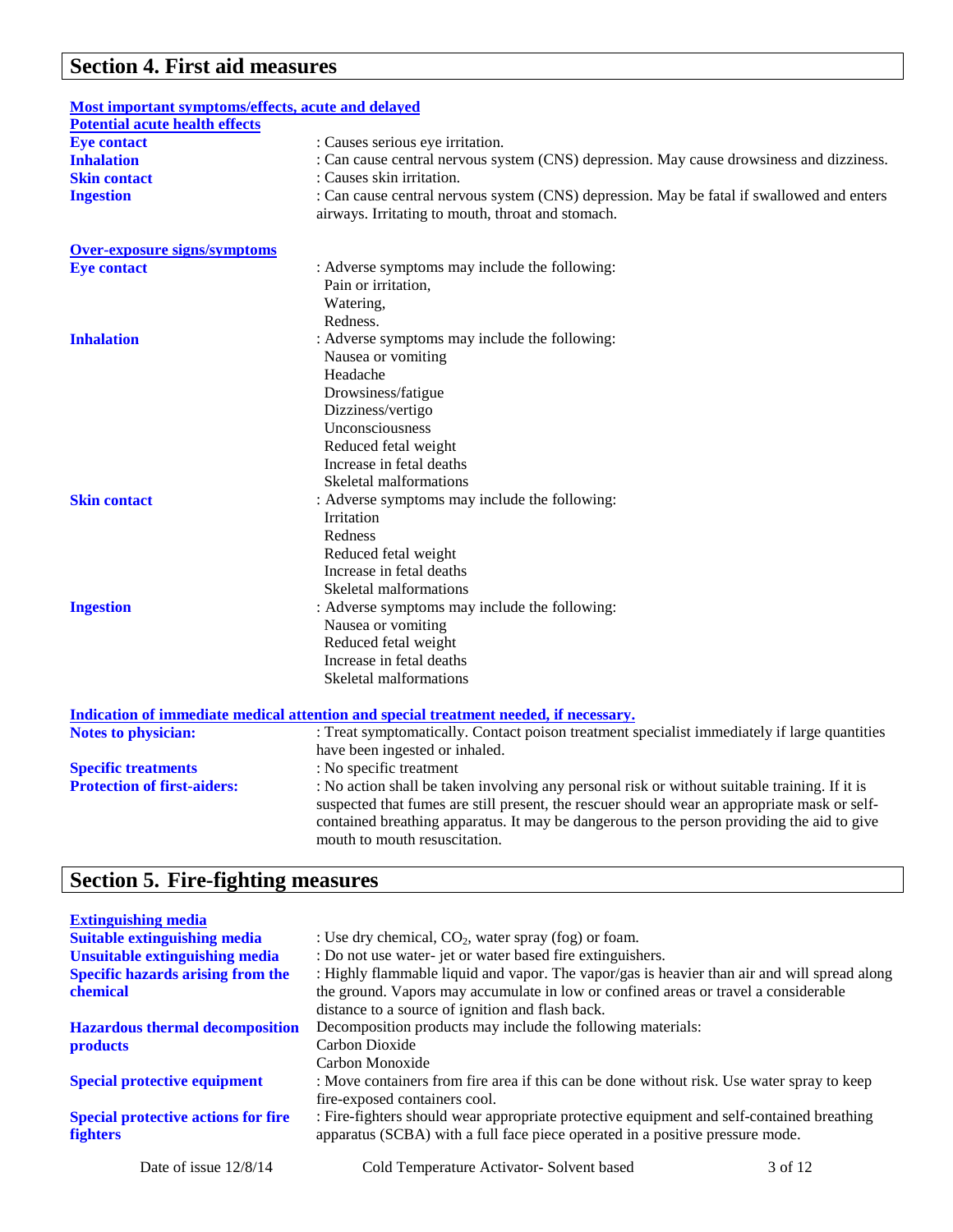## **Section 6. Accidental release measures**

|                                                       | Personal precautions, protective equipment and emergency procedures.                                                                                                                                                                                                                                                                                     |
|-------------------------------------------------------|----------------------------------------------------------------------------------------------------------------------------------------------------------------------------------------------------------------------------------------------------------------------------------------------------------------------------------------------------------|
| For non emergency personal                            | : Evacuate surrounding area. Keep unecessary and unprotected personnel from entering.<br>Shut off all iginition sources. No flares, smoking, or flames in hazard areas. Avoid breathing<br>vapor or mist. Provide adequate ventilation. Wear appropriate respirator when ventilation is<br>inadequate. Put on appropriate personal protective equipment. |
| For emergency responders                              | : If specialized clothing is required to deal with the spillage, take note of any information in<br>Section 8 on suitable and unsuitable materials. See also the information in "For non-<br>emergency personnel.                                                                                                                                        |
| <b>Enviromental precautions</b>                       | : Avoid disposal of spilled material and runoff and contact with soil, waterways, drains and<br>sewers. Inform the relevant authorities if the product has caused environmental pollution<br>(sewers, waterways, soil, or air).                                                                                                                          |
| Methods and materials for containment and cleaning up |                                                                                                                                                                                                                                                                                                                                                          |
| <b>Spill</b>                                          | : Stop leak if without risk. Move container from spill area. Use spark proof tools and<br>explosion proof equipment. Approach release from upwind. Prevent entry into sewers, water                                                                                                                                                                      |

courses, basements, or confined areas. Contain and collect spillage with non-combustible, absorbent material e.g. sand, earth, vermiculite or diatomaceous earth and place in container for disposal according to local regulations (see Section 13). Dispose of via a licensed waste disposal contractor. Contaminated absorbent material may pose the same hazard as the spilled product. Note: see Section 1 for emergency contact information and Section 13 for waste disposal.

## **Section 7. Handling and storage**

| <b>Precautions for safe handling</b>                                   |                                                                                                                                                                                                                                                                                                                                                                                                                                                                                                                                                                                                                                                                                                                                                                                                                                                                                                                                                                                                                                                                  |
|------------------------------------------------------------------------|------------------------------------------------------------------------------------------------------------------------------------------------------------------------------------------------------------------------------------------------------------------------------------------------------------------------------------------------------------------------------------------------------------------------------------------------------------------------------------------------------------------------------------------------------------------------------------------------------------------------------------------------------------------------------------------------------------------------------------------------------------------------------------------------------------------------------------------------------------------------------------------------------------------------------------------------------------------------------------------------------------------------------------------------------------------|
| <b>Protective measures</b>                                             | : Put on appropriate personal protective equipment (see Section 8). Avoid exposure-obtain<br>special instructions before use. Avoid exposure during pregnancy. Do not handle until safety<br>precautions have been read and understood. Do not get in eyes or on the skin or clothing. Do<br>not breathe vapor or mist. Do not swallow. Avoid release to the environment. Use only with<br>adequate ventilation. Wear appropriate respirator when ventilation is inadequate. Do not<br>enter storage area or confined spaces unless adequately ventilated. Keep in original<br>container or an approved alternative made from compatible material, kept tightly closed<br>when not in use. Store and use away from heat, sparks, open flames and any other ignition<br>source. Use explosion-proof electrical (ventilation, lighting and material handling)<br>equipment. Use only non-sparking tools. Take precautionary measures against electrostatic<br>discharges. Empty containers retain product residue and can be hazardous. Do not reuse<br>container. |
| <b>Advice on general occupational</b><br>hygiene                       | Eating, drinking and smoking should be prohibited in areas where material is handled,<br>stored and processed. Workers should wash hands and face before eating, drinking and<br>smoking. Remove contaminated clothing and protective equipment before entering eating<br>areas. See section 8 for additional information on hygiene measures.                                                                                                                                                                                                                                                                                                                                                                                                                                                                                                                                                                                                                                                                                                                   |
| <b>Conditions for safe storage,</b><br>including any incompatibilities | Store in accordance with local regulations. Store in segregated and approved area. Store in<br>original container protected from direct sunlight in a dry cool and well-ventilated area away<br>from incompatible materials (see section 10) and food and drink. Store locked up. Eliminate<br>all ignition sources. Separate from oxidizing materials. Keep container tightly closed and<br>sealed until ready to use. Do not store in unlabeled containers. Use appropriate containment<br>to avoid environmental contamination.                                                                                                                                                                                                                                                                                                                                                                                                                                                                                                                               |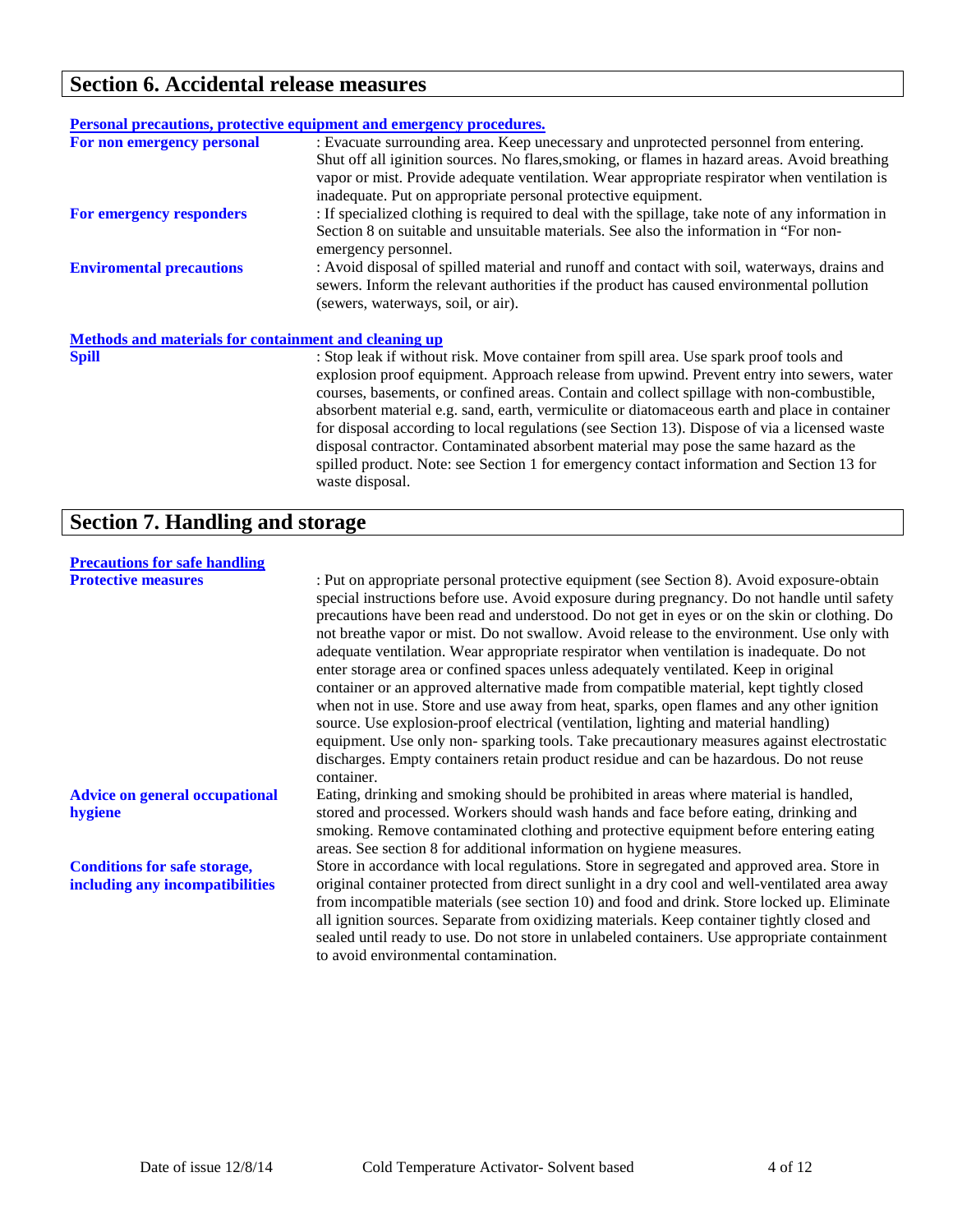# **Section 8. Exposure controls/personal protection**

#### **Control parameters Occupational exposure limits**

| <b>Ingredient name</b>                  | <b>Exposure limits</b>                                                                         |
|-----------------------------------------|------------------------------------------------------------------------------------------------|
| <b>Toluene</b>                          | NIOSH REL (United States, 6/2009)                                                              |
|                                         | STEL: 560 mg/m <sup>3</sup> for 15 minutes                                                     |
|                                         | STEL: 150 ppm for 15 minutes                                                                   |
|                                         | TWA: 375 mg/m <sup>3</sup> for 10 hours                                                        |
|                                         | TWA: 100 ppm for 10 hrs                                                                        |
|                                         | OSHA PEL Z2 (United States, 11/2006)                                                           |
|                                         | AMP: 500 ppm 10 minutes                                                                        |
|                                         | CEIL:300 ppm<br>TWA: 200 ppm 8 hrs                                                             |
|                                         | <b>ACGIH TLV ( United States, 3/2012)</b>                                                      |
|                                         | TWA: 20 ppm 8 hrs                                                                              |
| n-Hexane                                | NIOSH REL (United States, 6/2009)                                                              |
|                                         | TWA: $180 \text{ mg/m}^3$ for 10 hours                                                         |
|                                         | TWA: 50 ppm for 10 hrs                                                                         |
|                                         | <b>OSHA PEL</b> (United States, 6/2010)                                                        |
|                                         | TWA: $1800 \text{ mg/m}^3$ 8 hrs                                                               |
|                                         | TWA: 500 ppm 8 hrs                                                                             |
|                                         | ACGIH TLV (United States, 3/2012) Absorbed through the skin.                                   |
|                                         | TWA: 50 ppm 8 hrs                                                                              |
|                                         |                                                                                                |
| <b>Appropriate engineering controls</b> | : Use only with adequate ventilation. Use process enclosures, local exhaust ventilation or     |
|                                         | other engineering controls to keep worker exposure to airbornes contaminants below any         |
|                                         | recommended or statutory limits. The engineering controls also need to keep gas, vapor or      |
|                                         | dust concentrations below any lower explosive limits. Use explosion-proof ventilation          |
|                                         | equipment.                                                                                     |
| <b>Environmental exposure controls</b>  | : Emissions from ventilation or work process equipment should be checked to ensure they        |
|                                         | comply with the requirements of environmental protection legislation.                          |
| <b>Hygiene measure:</b>                 | : Wash hands, forearms and face thoroughly after handling chemical products, before eating,    |
|                                         | smoking, and using the lavatory and at the end of the working period. Ensure that eyewash      |
|                                         | stations and safety showers are close to the work station location.                            |
| <b>Eye/face protection</b>              | : Safety eyewear complying with an approved standard should be used when risk assessment       |
|                                         | indicates this is necessary to avoid exposure to liquid splashes, mists, gases and dusts. If   |
|                                         | contact I spossible, the following protection should be worn, unless the assessment indicates  |
|                                         | a higher degree of protection: Chemical splash goggles.                                        |
| <b>Skin Protection</b>                  |                                                                                                |
| <b>Hand protection</b>                  | : Chemical-resistant, imprevious gloves complying with an approved standard should be          |
|                                         | worn at all times when handling chemical products if a risk assessment indicates this is       |
|                                         | necessary.                                                                                     |
| <b>Body protection</b>                  | : Personal protective equipment for the body should be selected based on the task being        |
|                                         | preformed and the risks involved and should be approved by a specialist before handling this   |
|                                         | product. When there is a risk of ignition from static electricity, wear anti static protective |
|                                         | clothing. For the greatest protection form static discharges, clothing should include anti-    |
|                                         | static overalls, boots and gloves.                                                             |
| <b>Other skin protection</b>            | : Appropriate footwear and any additional skin protection measures should be selected based    |
|                                         | on the task being preformed and the risks involved and should be approved by a specialist      |
|                                         | before handling this product.                                                                  |
| <b>Respiratory protection</b>           | : Use a properly fitted, air purifying or supplied air respirator complying with an approved   |
|                                         | standard if a risk assessment indicates this is necessary. Respirator selection must be based  |
|                                         | on known or anticipated exposure levels, the hazards of the product and the safe working       |
|                                         | limits of the selected respirator.                                                             |
|                                         |                                                                                                |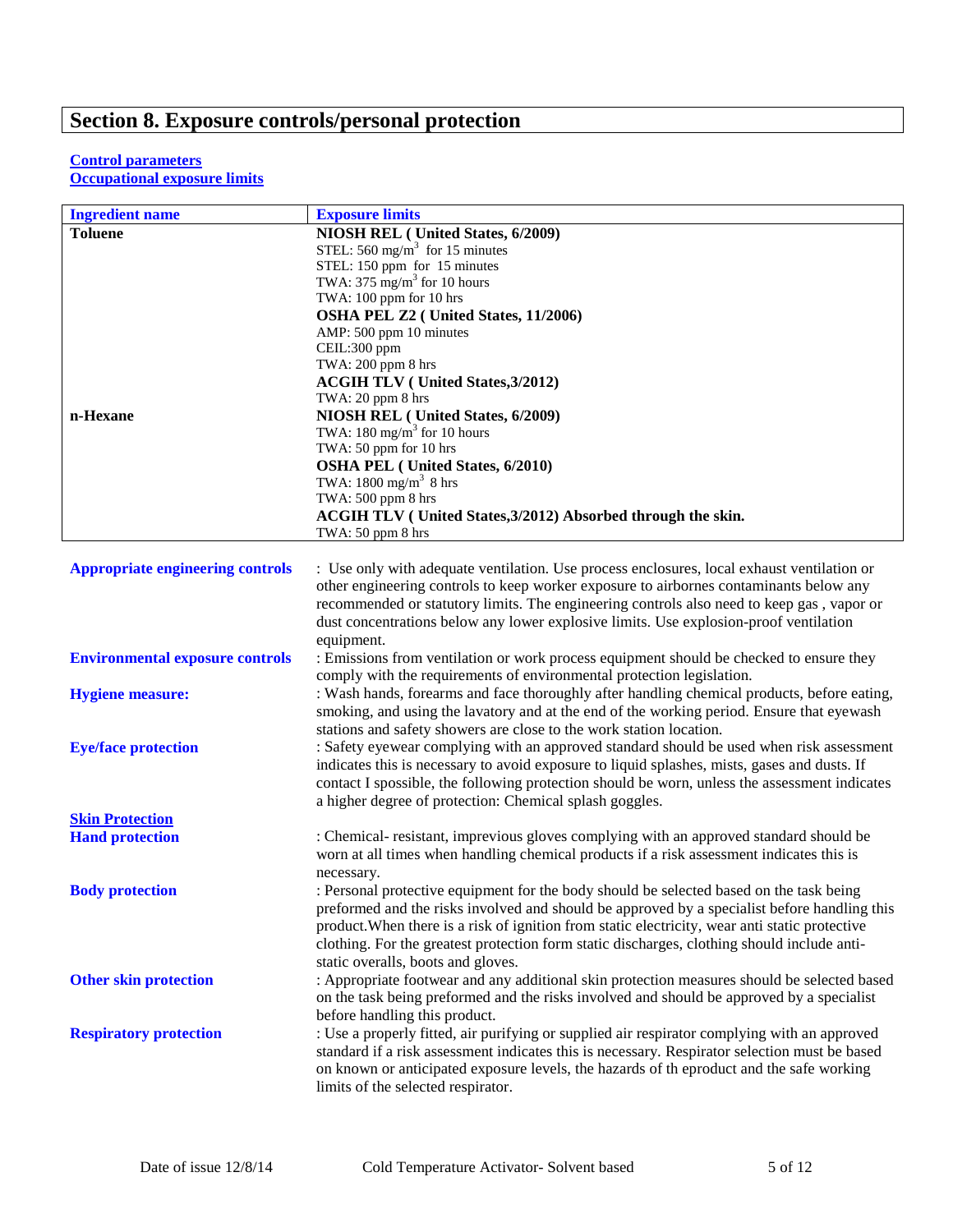# **Section 9. Physical and chemical properties**

| <b>Appearance</b>                 |                                                                     |
|-----------------------------------|---------------------------------------------------------------------|
| <b>Physical state</b>             | : Liquid                                                            |
| <b>Color</b>                      | : Clear -yellowish                                                  |
| <b>Odor</b>                       | : Hydrocarbon Strong                                                |
| <b>Odor threshold</b>             | : Not available                                                     |
| pH                                | : Not applicable                                                    |
| <b>Melting point</b>              | : Not applicable                                                    |
| <b>Boiling point</b>              | : $67^{\circ}$ C (152.6 $^{\circ}$ F)                               |
| <b>Flash Point</b>                | : Closed cup: $-19.4^{\circ}$ C ( $-2.9^{\circ}$ F)                 |
| <b>Burning time</b>               | : Not determined                                                    |
| <b>Burning rate</b>               | : Not determined                                                    |
| <b>Evaporation rate:</b>          | $: 4.5$ (ether(anhydrous)=1)                                        |
| <b>Flammability</b> (solid, gas)  | : Not applicable                                                    |
| Lower & upper explosive           | : Lower: $1.2\%$                                                    |
| (flammable) limits                | : Upper: 7.5%                                                       |
| <b>Vapor density</b>              | : $20.3$ kPa (152 mm Hg) @ room temperature                         |
| <b>Vapor pressure</b>             | $:3.5$ (Air=1)                                                      |
| <b>Relative density</b>           | : 0.9                                                               |
| <b>Solubility</b>                 | : Partially soluble in the following materials: cold and hot water. |
| <b>Partition coefficient: n-</b>  | : Not available                                                     |
| octanol/water                     |                                                                     |
| <b>Auto-</b> ignition temperature | Not available                                                       |
| <b>Decomposition temperature</b>  | Not available                                                       |
| <b>SADT</b>                       | Not available                                                       |
| <b>Viscosity</b>                  | :51-56 KU                                                           |
| <b>VOC</b>                        | : $527$ g/l                                                         |

# **Section 10. Stability and reactivity**

| <b>Reactivity</b><br><b>Chemical stability</b>    | : No specific test data related to reactivity available for this product or its ingredients.<br>: This product is stable.                                                                                                                  |
|---------------------------------------------------|--------------------------------------------------------------------------------------------------------------------------------------------------------------------------------------------------------------------------------------------|
| <b>Possibility of hazardous reactions</b>         | : Under normal conditions of storage and use, hazardous decomposition products should not<br>be produced.                                                                                                                                  |
| <b>Conditions to avoid:</b>                       | : Avoid all possible sources of ignition (spark or flame). Do not pressurize, cut, weld, braze,<br>solder, drill, grind or expose containers to heat or sources of ignition. Do not allow vapor to<br>accumulate in low or confined areas. |
| <b>Incompatible materials</b>                     | : Reactive or incompatible with the following materials: Oxidizing materials, acids, and<br>alkalis.                                                                                                                                       |
| <b>Hazardous decomposition</b><br><b>products</b> | : Under normal conditions of storage and use, hazardous decomposition products should not<br>be produced.                                                                                                                                  |

# **Section 11.Toxicological information**

### **Information on toxicological effects Acute toxicity**

| <b>Product/ingredient name</b> | <b>Result</b>         | <b>Species</b> | <b>Dose</b>         | <b>Exposure</b>          |
|--------------------------------|-----------------------|----------------|---------------------|--------------------------|
| Toluene                        | LC50 Inhalation Vapor | Rat            | 49 g/m <sup>3</sup> | 4 hours                  |
|                                | LD50 Oral             | Rat            | 636m g/kg           | $\overline{\phantom{a}}$ |
| n-Hexane                       | LC50 Inhalation Gas   | Rat            | 48000 ppm           | 4 hours                  |
|                                | LD50 Oral             | Rat            | $1584$ mg/kg        | $\overline{\phantom{a}}$ |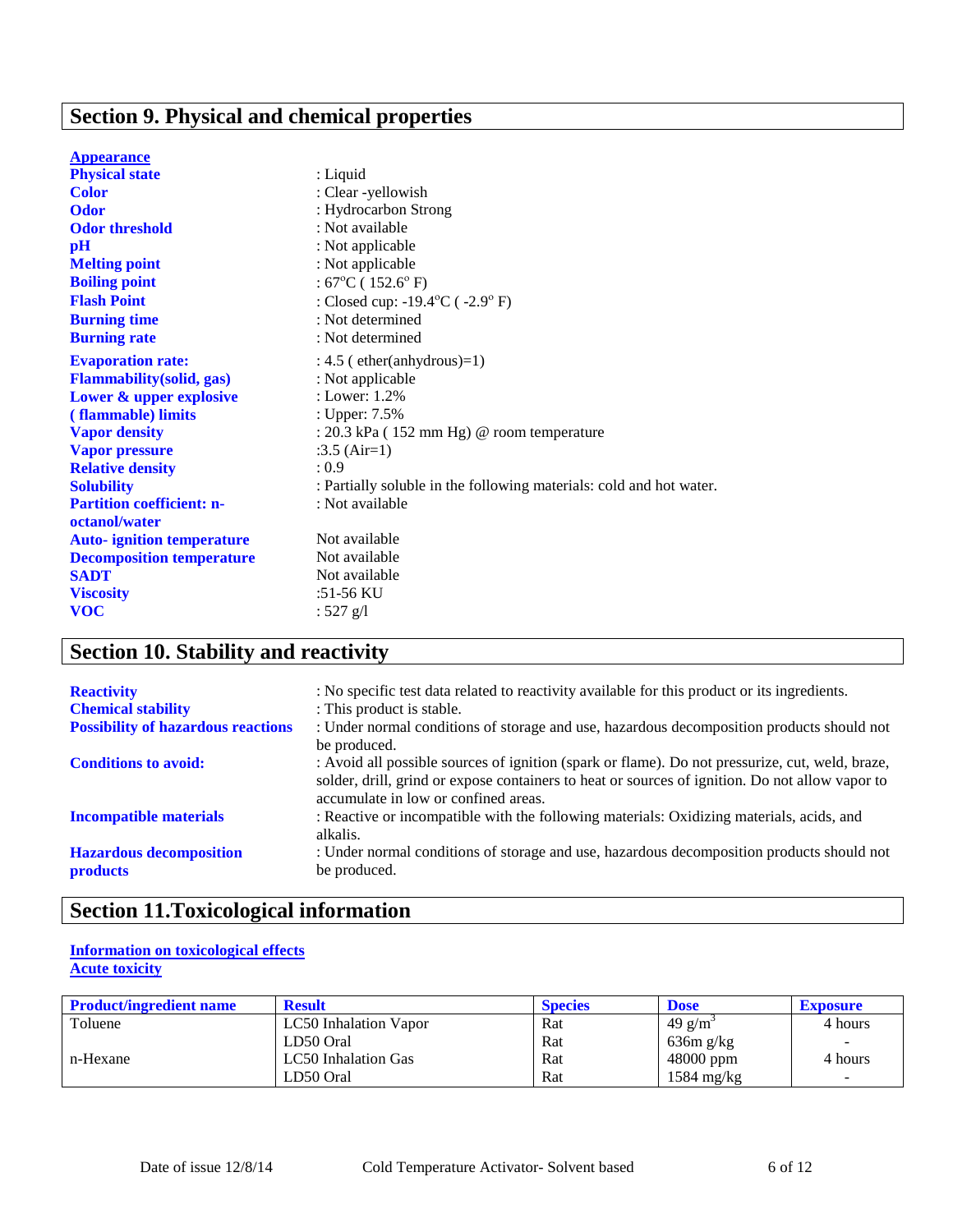# **Section 11.Toxicological information**

### **Irritation/Corrosion**

| <b>Product/ingredient name</b> | <b>Result</b>          | <b>Species</b> | <b>Score</b>             | <b>Exposure</b>      | <b>Observation</b> |
|--------------------------------|------------------------|----------------|--------------------------|----------------------|--------------------|
| Toluene                        | Eyes-Mild irritant     | Rabbit         | $\overline{\phantom{a}}$ | $0.5$ minutes 100 mg |                    |
|                                | Skin-Moderate irritant | Rabbit         | $\overline{\phantom{a}}$ | $24$ hours $20$ mg   |                    |
|                                | Eyes-Mild irritant     | Rabbit         | -                        | $870 \mu g$          | -                  |
|                                | Eyes-Severe irritant   | Rabbit         | $\overline{\phantom{a}}$ | 24 hours2 mg         | ۰.                 |
|                                | Skin-Mild irritant     | Pig            |                          | 24 hours $250 \mu L$ | -                  |
|                                | Skin-Mild irritant     | Rabbit         | $\overline{\phantom{0}}$ | $435 \text{ mg}$     | ۰.                 |
|                                | Skin-Moderate irritant | Rabbit         | $\overline{\phantom{a}}$ | $500 \text{ mg}$     | $=$                |
| n-Hexane                       | Eves-Mild irritant     | Rabbit         | $\overline{\phantom{a}}$ | $10 \text{ mg}$      | ۰.                 |

#### **Sensitization**

| <b>Skin</b>            | : There is no data available |
|------------------------|------------------------------|
| <b>Respiratory</b>     | : There is no data available |
| <b>Mutagenicity</b>    | : There is no data available |
| <b>Carcinogenicity</b> | : There is no data available |
| <b>Classification</b>  |                              |

| roduct/ingredient name | $\sim$ $\sim$ $\sim$ | $\Delta$ Dec | TTD<br>. |
|------------------------|----------------------|--------------|----------|
| Toluene                |                      |              |          |

**Reproductive toxicity**<br> **Reproductive toxicity**<br> **Conserved Exercise :** There is no data available<br> **Conserved Exercise :** There is no data available **Teratogenicity** : There is no data available

#### **Specific target organ toxicity ( single exposure)**

| <b>Name</b> | Category   | <b>Route of Exposure</b> | l'arget organs   |
|-------------|------------|--------------------------|------------------|
| Toluene     | Category 3 | Not applicable           | Narcotic effects |
| n-Hexane    | Category   | Not applicable           | Narcotic effects |

### **Specific target organ toxicity ( repeated exposure)**

| <b>Name</b> | Category             | <b>Route of Exposure</b> | l'arget organs |
|-------------|----------------------|--------------------------|----------------|
| Toluene     | Category 2           | Not determined           | Not determined |
| n-Hexane    | $\therefore$ ategory | Not determined           | Not determined |

#### **Aspiration hazard**

| <b>Name</b> | <b>Results</b>                |
|-------------|-------------------------------|
| Toluene     | Aspiration Hazard- category 1 |
| n-Hexane    | Aspiration Hazard-category 1  |

**Information on the likely routes of**  : Routes of entry anticipated: Oral, dermal, inhalation. **exposure**

| <b>Potential acute health effects</b> |                                                                                                                                                |
|---------------------------------------|------------------------------------------------------------------------------------------------------------------------------------------------|
| <b>Eve contact</b>                    | : Causes serious eye irritation.                                                                                                               |
| <b>Inhalation</b>                     | : Can cause central nervous system (CNS) depression. May cause drowsiness and dizziness.                                                       |
| <b>Skin contact</b>                   | : Causes skin irritation.                                                                                                                      |
| <b>Ingestion</b>                      | : Can cause central nervous system (CNS) depression. May be fatal if swallowed and enters<br>airways. Irritating to mouth, throat and stomach. |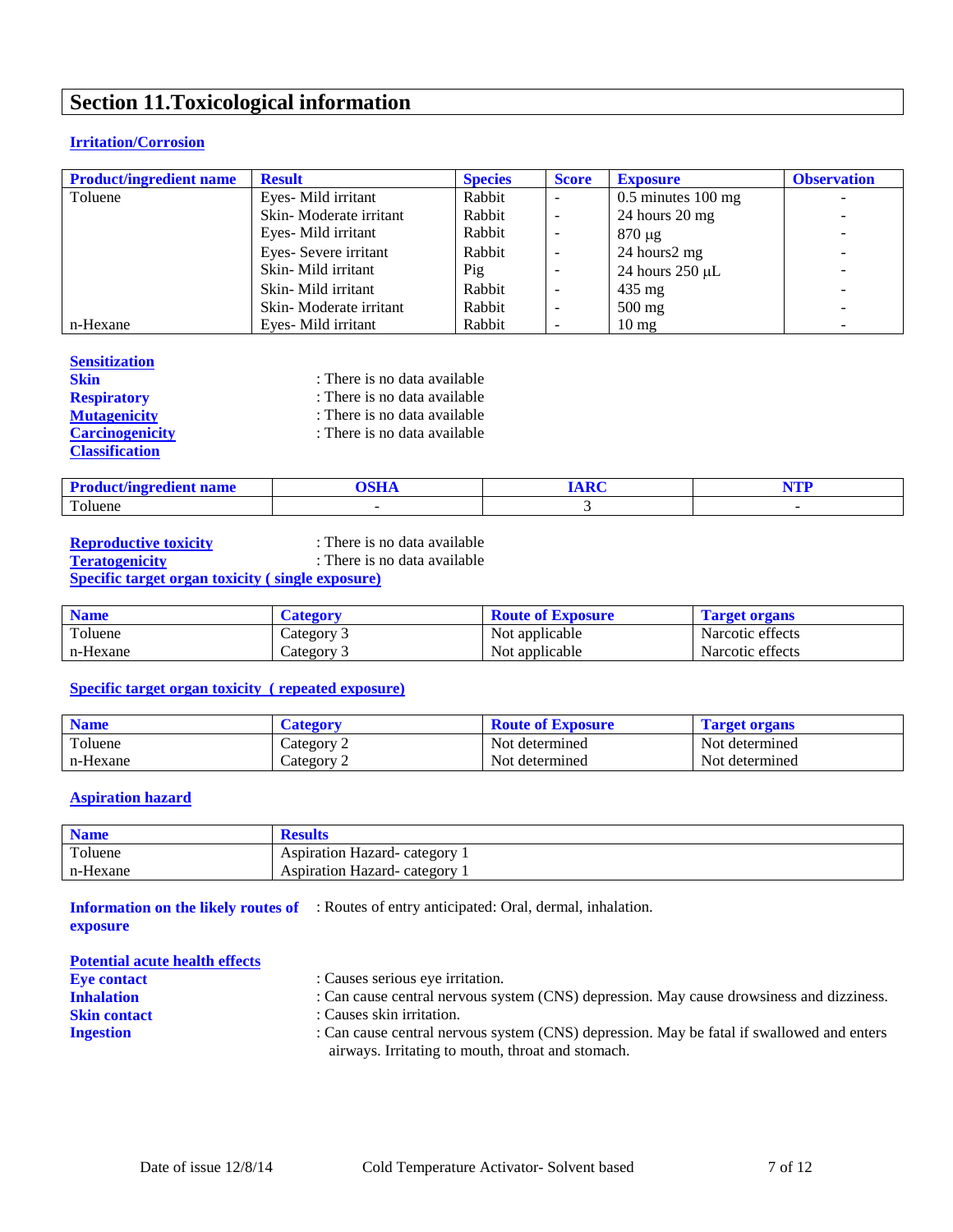# **Section 11.Toxicological information**

|                     | <u>Symptoms related to the physical, chemical and toxicological characteristics</u> |
|---------------------|-------------------------------------------------------------------------------------|
| <b>Eye contact</b>  | : Adverse symptoms may include the following:                                       |
|                     | Pain or irritation,                                                                 |
|                     | Watering,                                                                           |
|                     | Redness.                                                                            |
| <b>Inhalation</b>   | : Adverse symptoms may include the following:                                       |
|                     | Nausea or vomiting                                                                  |
|                     | Headache                                                                            |
|                     | Drowsiness/fatigue                                                                  |
|                     | Dizziness/vertigo                                                                   |
|                     | Unconsciousness                                                                     |
|                     | Reduced fetal weight                                                                |
|                     | Increase in fetal deaths                                                            |
|                     | Skeletal malformations                                                              |
| <b>Skin contact</b> | : Adverse symptoms may include the following:                                       |
|                     | <b>Irritation</b>                                                                   |
|                     | Redness                                                                             |
|                     | Reduced fetal weight                                                                |
|                     | Increase in fetal deaths                                                            |
|                     | Skeletal malformations                                                              |
| <b>Ingestion</b>    | : Adverse symptoms may include the following:                                       |
|                     | Nausea or vomiting                                                                  |
|                     | Reduced fetal weight                                                                |
|                     | Increase in fetal deaths                                                            |
|                     | Skeletal malformations                                                              |
|                     |                                                                                     |

| Delayed and immediate effects and also chronic effects from short and long term exposure                                                                                                                                                             |
|------------------------------------------------------------------------------------------------------------------------------------------------------------------------------------------------------------------------------------------------------|
|                                                                                                                                                                                                                                                      |
| :No known significant effects or critical hazards                                                                                                                                                                                                    |
| :No known significant effects or critical hazards                                                                                                                                                                                                    |
|                                                                                                                                                                                                                                                      |
| :No known significant effects or critical hazards                                                                                                                                                                                                    |
| :No known significant effects or critical hazards                                                                                                                                                                                                    |
|                                                                                                                                                                                                                                                      |
| : May cause damage to organs through prolonged or repeated exposure.                                                                                                                                                                                 |
| :No known significant effects or critical hazards                                                                                                                                                                                                    |
| :No known significant effects or critical hazards                                                                                                                                                                                                    |
| : Suspected of damage to unborn child.                                                                                                                                                                                                               |
| :No known significant effects or critical hazards                                                                                                                                                                                                    |
| : Suspected of damage to fertility.                                                                                                                                                                                                                  |
| : Contains material which may cause damage to the following organs: kidneys, the nervous<br>system, the reproductive system, liver, peripheral nervous system, upper respiratory tract,<br>skin, central nervous system (CNS), eye, lens, or cornea. |
|                                                                                                                                                                                                                                                      |

**Numerical measures of toxicity Acute toxicity estimates** : There is no data available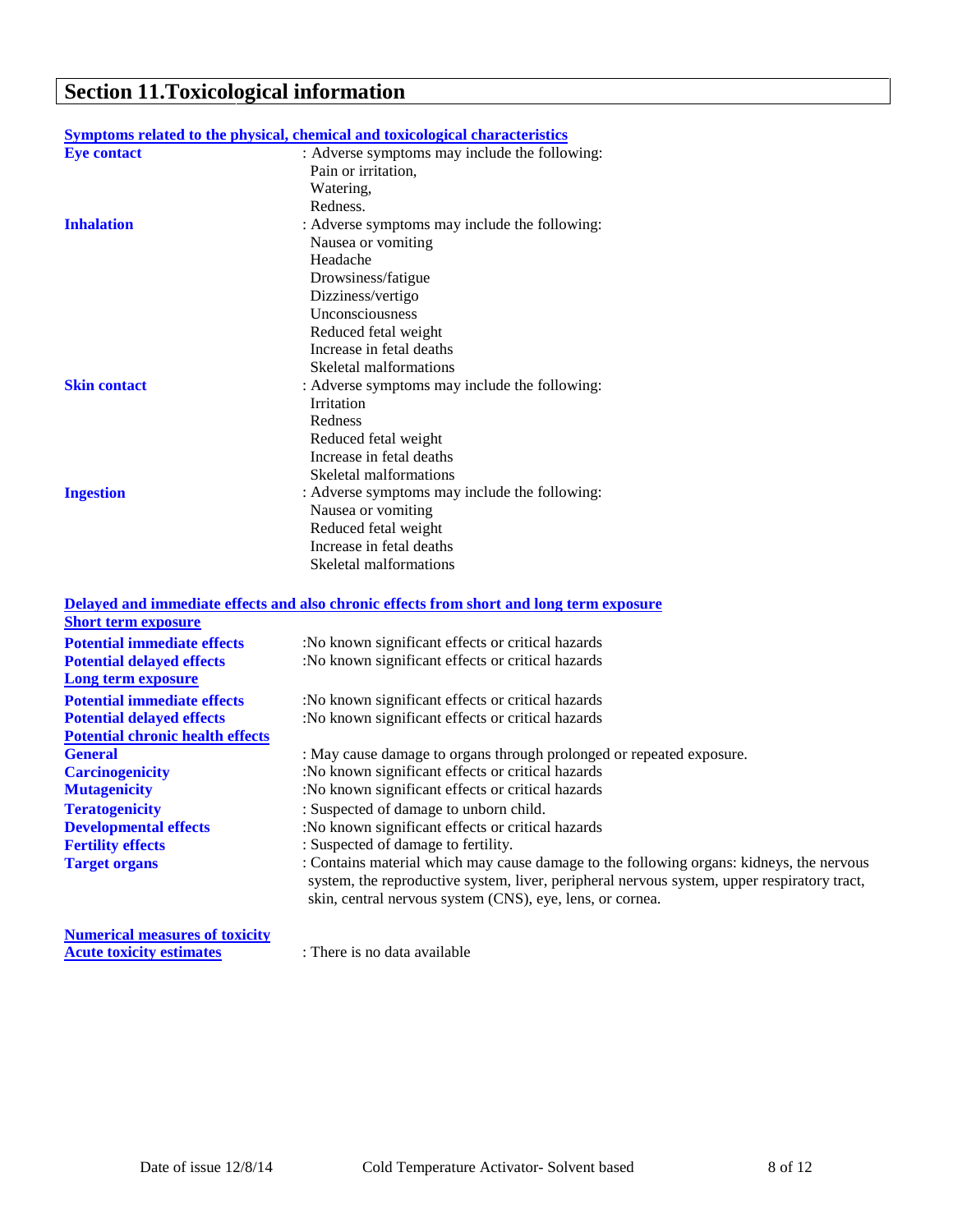## **Section 12. Ecological information**

| <b>Toxicity</b>                |                                   |                                       |                 |
|--------------------------------|-----------------------------------|---------------------------------------|-----------------|
| <b>Product/ingredient name</b> | <b>Result</b>                     | <b>Species</b>                        | <b>Exposure</b> |
| Toluene                        | Acute EC50 433 ppm Marine water   | Algae-Skeletonnema costatum           | 96 hours        |
|                                | Acute EC50 12500 µg/l Fresh water | Algae-Pseudokirchneriella Subcapitata | 72 hours        |
|                                | Acute EC50 11600 μg/l Fresh water | Crustaceans-Gammarus                  | 48 hours        |
|                                |                                   | pseudolimnaeus- Adult                 |                 |
|                                | Acute EC50 6000 µg/l Fresh water  | Daphnia-Daphnia magna-Juvenile        | 48 hours        |
|                                |                                   | (Fledging, Hatching, Weanling)        |                 |
|                                | Acute LC50 5500 µg/l Fresh water  | Fish-Oncorhynchus kisutch-Fry         | 96 hours        |
|                                | Chronic NOEC 500000µg/l Fresh     | Algae-Pseudokirchneriella subcapitata | 96 hours        |
|                                | water                             |                                       |                 |
|                                | Chronic NOEC 1000ug/l Fresh       | Daphnia-Daphnia magna                 | 21 days         |
|                                | water                             |                                       |                 |
| n-Hexane                       | Acute LC50 113000 $\mu$ g/l Fresh | Fish-Oreochromis mossambicus          | 96 hours        |
|                                | water                             |                                       |                 |

#### **Persistence and degradability** : There is no data available **Bio accumulative potential**

| <b>Product/ingredient name</b> | $LogP_{OW}$ | <b>BCF</b>  | <b>Potential</b> |
|--------------------------------|-------------|-------------|------------------|
| Toluene                        | 2.69        | 8.317637711 | low              |
| n-Hexane                       | 3.9         | -           | low              |

| <b>Mobility in soil</b>                 |                                                   |
|-----------------------------------------|---------------------------------------------------|
| <b>Soil/water partition coefficient</b> | : Not applicable                                  |
| $(K_{OC})$                              |                                                   |
| <b>Other adverse effects</b>            | :No known significant effects or critical hazards |

## **Section 13. Disposal Considerations**

**Disposal methods** : The generation of waste should be avoided or minimized wherever possible. Disposal of this product, solutions and any by-products should comply with the requirements of environmental protection and waste disposal legislation and any regional local authority requirements. Dispose of surplus and non-recycled products via a licensed waste disposal contractor. Waste should not be disposed of to a sewer. Waste packaging should be recycled. Incineration or landfill should only be considered when recycling is not feasible. This material and its container must be disposed of in a safe way. Care should be taken when handling empty containers that have not been cleaned or rinsed out. Empty containers or liners may retain some product residues. Vapor from product residues may create a highly flammable or explosive atmosphere inside the container. Do not cut, weld or grind used containers unless they have been cleaned thoroughly internally. Avoid dispersal of spilled material and runoff and contact with soil, water ways, drains and sewers.

### **United States- RCRA Toxic hazardous waste "U" List**

| :edient<br>-----<br>ш  | $\triangle$ $\triangle$ $\triangle$<br>w | -<br>1 J.U | number |
|------------------------|------------------------------------------|------------|--------|
| $\mathbf{r}$<br>oluene | 108-88-3                                 | Listed     | U220   |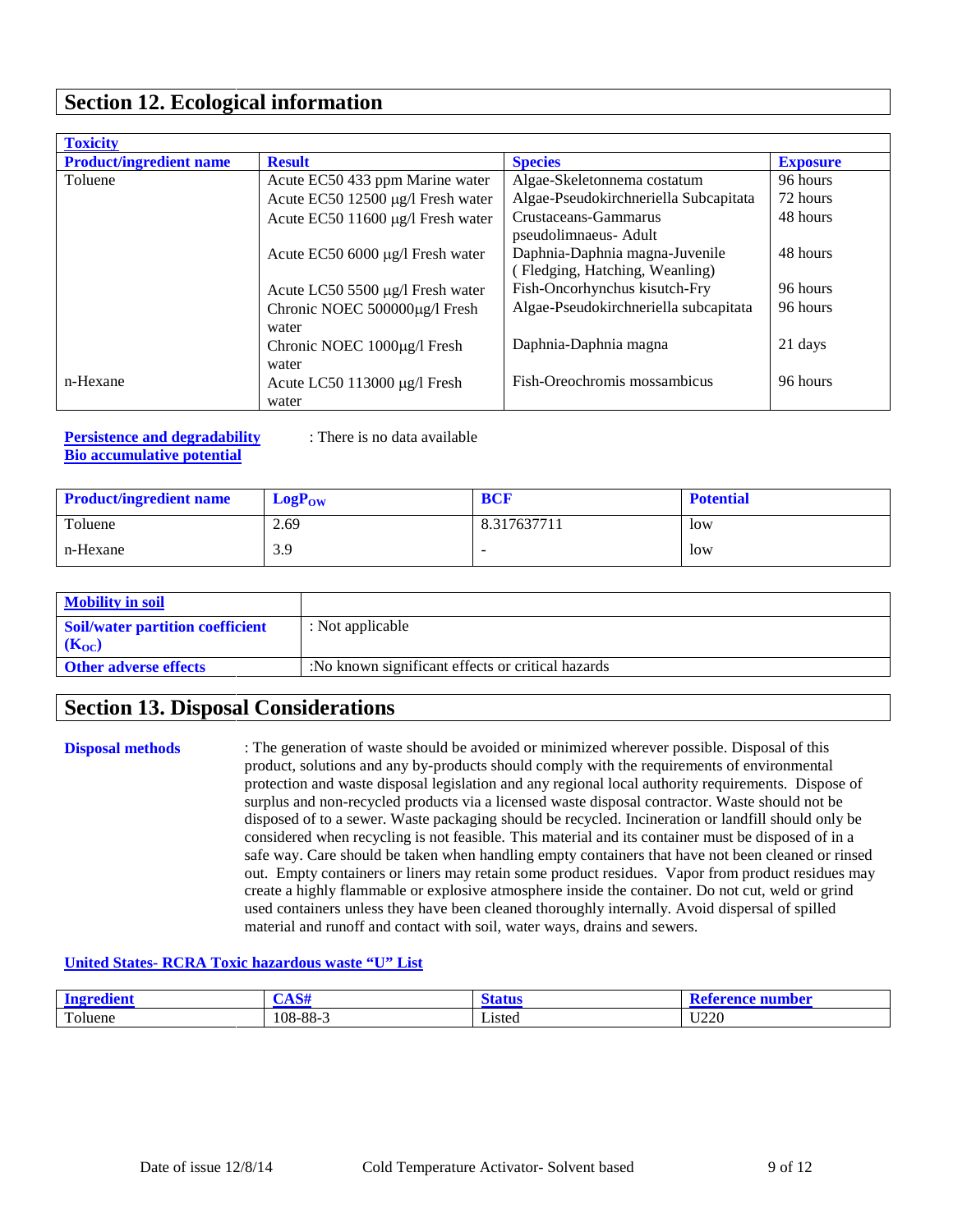# **Section 14. Transportation information**

|                                           | <b>DOT Classification</b>                                                                                                                                                                                                                                    | <b>IMDG</b>                                | <b>IATA</b>                  |
|-------------------------------------------|--------------------------------------------------------------------------------------------------------------------------------------------------------------------------------------------------------------------------------------------------------------|--------------------------------------------|------------------------------|
| <b>UN Number</b>                          | UN 1139                                                                                                                                                                                                                                                      | <b>UN 1139</b>                             | <b>UN 1139</b>               |
| <b>UN Proper Shipping</b>                 | Coating Solution RQ (                                                                                                                                                                                                                                        | Coating Solution, Marine                   | <b>Coating Solution</b>      |
| <b>Name</b>                               | toluene, n-hexanes)                                                                                                                                                                                                                                          | Pollutant                                  |                              |
| <b>Transportation hazard</b><br>class(es) | 3<br><b>FLAMMARLE LIQUID</b>                                                                                                                                                                                                                                 | 3<br><b>FLAMMARLE LIQUID</b>               | 3<br><b>FLAMMARLE LIQUID</b> |
| <b>Packing Group</b>                      | $\mathbf{I}$                                                                                                                                                                                                                                                 | $\mathbf{I}$                               | $\mathbf{I}$                 |
| <b>Environmental Hazard</b>               | Yes                                                                                                                                                                                                                                                          | Yes                                        | Yes                          |
| <b>Additional Information</b>             | <b>Reportable Quantities</b><br>2999.4 lbs/1361.7 kg (399.7<br>$gal/1513 L$ ).<br>Packages sizes shipped in<br>quantities less than the product<br>reportable quantity are not<br>subject to the RQ (reportable<br>quantity) transportation<br>requirements. | Emergency schedules<br>(EmS)<br>$F-E, S-E$ |                              |

**Transportation in bulk according to Annex II of MARPOL 73/78 and the IBC Code**

# **Section 15. Regulatory information**

| <b>U.S. Federal regulations:</b>     | <b>TSCA 8(a) CDR Exempt/Partial exemption:</b> Not determined             |
|--------------------------------------|---------------------------------------------------------------------------|
|                                      | United States inventory (TSCA 8 b): all components are listed or exempted |
| <b>Clean Water Act(CWA) 307</b>      | : Toluene                                                                 |
| <b>Clean Water Act(CWA) 311</b>      | : Toluene                                                                 |
| <b>Clean Air Act Section 112 (b)</b> | : Listed                                                                  |
| <b>Hazardous air pollutants</b>      |                                                                           |
| (HAPs)                               |                                                                           |
| <b>Clean Air Act (CAA) Section</b>   | : Not listed                                                              |
| <b>602 Class I Substances</b>        |                                                                           |
| <b>Clean Air Act (CAA) Section</b>   | : Not listed                                                              |
| <b>602 Class II Substances</b>       |                                                                           |
| <b>DEA List I Chemicals</b>          | : Not listed                                                              |
| (Precursor chemicals)                |                                                                           |
| <b>DEA List II Chemicals</b>         | : Listed                                                                  |
| (Essential Chemicals)                |                                                                           |
| <b>SARA 302/304</b>                  |                                                                           |
| <b>Composition/information on</b>    | : No products found                                                       |
| <i>ingredients</i>                   |                                                                           |
| <b>SARA 304 RO</b>                   | :Not applicable                                                           |

**Special precautions for user: Transport within user's premises:** always transport in closed containers that are upright and secure. Ensure that persons transporting the product know what to do in the event of an accident or spillage. **:** Not available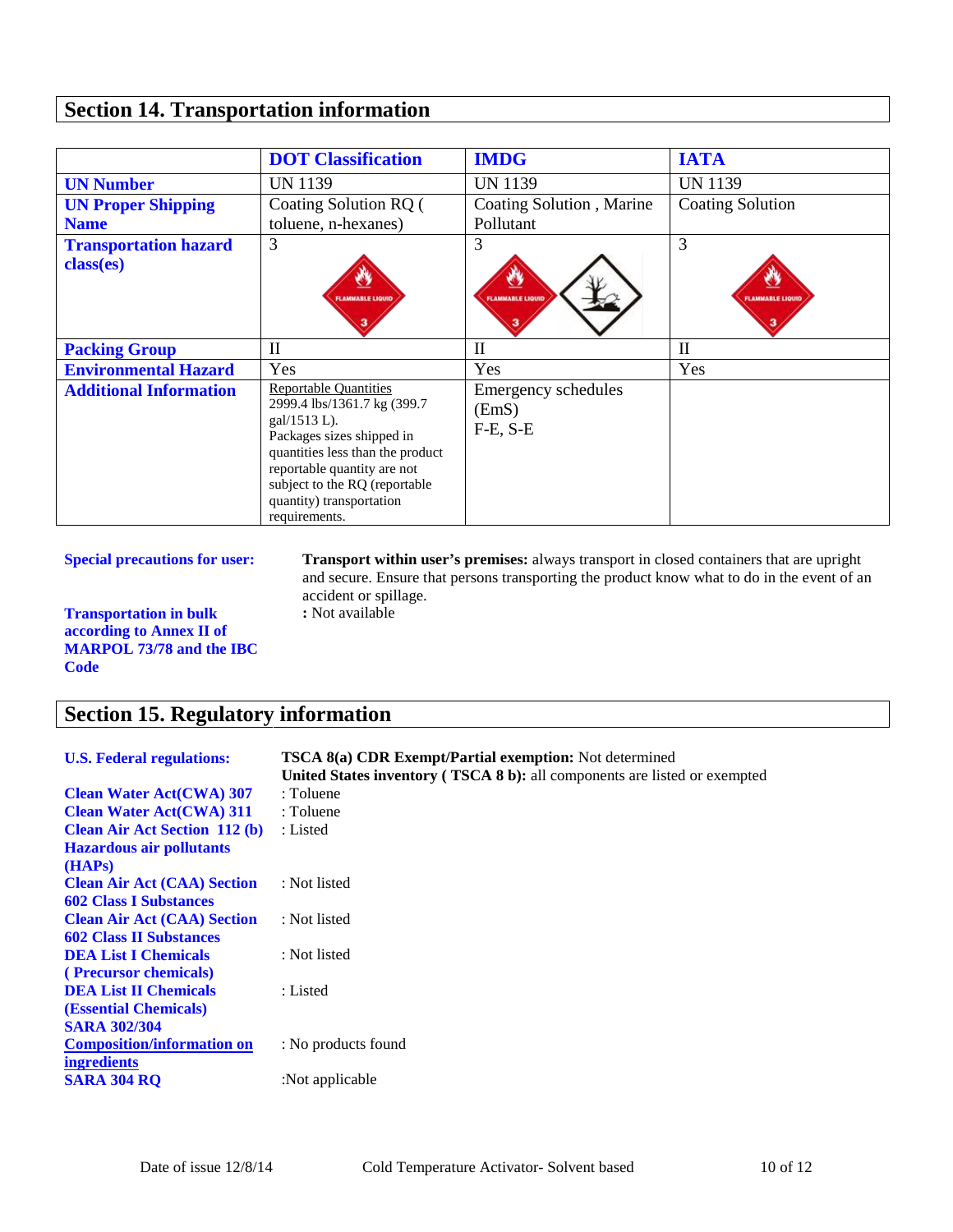# **Section 15. Regulatory information**

#### **SARA 311/312 Classification** : Fire Hazard,

 Immediate (acute) health hazard, Delayed (chronic) health.

#### **Composition/information on ingredients**

| <b>Name</b> | $\frac{1}{2}$ | <b>Fire Hazard</b> | <b>Sudden release</b> Reactive<br>of pressure |                | <b>Immediate</b><br>(acute) health<br>hazard | <b>Delayed</b> (chronic)<br>health hazard |
|-------------|---------------|--------------------|-----------------------------------------------|----------------|----------------------------------------------|-------------------------------------------|
| Toluene     | $30 - 60$     | Yes                | N <sub>0</sub>                                | N <sub>0</sub> | Yes                                          | Yes                                       |
| n-Hexane    | $30 - 60$     | Yes                | N <sub>0</sub>                                | N <sub>0</sub> | Yes                                          | Yes                                       |

| <b>SARA 313</b>              |                     |                   |               |
|------------------------------|---------------------|-------------------|---------------|
|                              | <b>Product name</b> | <b>CAS Number</b> | $\frac{6}{6}$ |
| <b>Form R-reporting</b>      | Toluene             | 108-88-3          | $30 - 60$     |
| requirements                 | n-Hexane            | 110-54-3          | $30 - 60$     |
| <b>Supplier notification</b> | Toluene             | 108-88-3          | $30 - 60$     |
|                              | n-Hexane            | 110-54-3          | $30 - 60$     |

SARA 313 notifications must not be detached from the SDS and any copying and redistribution of the SDS.

| <b>State regulations</b>  |                                                                                             |
|---------------------------|---------------------------------------------------------------------------------------------|
| <b>Massachusetts</b>      | : The following components are listed: Toluene; n-Hexane                                    |
| <b>New Jersey</b>         | : The following components are listed: Toluene; n-Hexane                                    |
| <b>New York</b>           | : None of the components are listed: Toluene; n-Hexane                                      |
| <b>Pennsylvania</b>       | : The following components are listed: Toluene; n-Hexane                                    |
| <b>California Prop.65</b> | : Warning: This product contains a chemical known to the State of California to cause birth |
|                           | defects or other reproductive harm.                                                         |

| <b>Ingredient name</b> | <b>Cancer</b> | <b>Reproductive</b> | No significant risk level | Maximum acceptable dosage level. |
|------------------------|---------------|---------------------|---------------------------|----------------------------------|
| Toluene                | No            | Yes                 | No                        | $7000 \mu g/day$ (ingestion)     |
|                        |               |                     |                           | 13000 $\mu$ g/day (inhalation)   |

| <b>International regulations</b>                                                   |                                                                                           |  |  |
|------------------------------------------------------------------------------------|-------------------------------------------------------------------------------------------|--|--|
| <b>International lists</b>                                                         | : Australia inventory (AICS): Not determined<br>: China inventory (IECSC): Not determined |  |  |
|                                                                                    | : Japan inventory : Not determined                                                        |  |  |
|                                                                                    | : Korea inventory: Not determined                                                         |  |  |
|                                                                                    | : Malaysia inventory (EHS Register): Not determined                                       |  |  |
|                                                                                    | : New Zealand Inventory of Chemicals (NZIoC): Not determined                              |  |  |
|                                                                                    | : Philippines inventory (PICCS): Not determined                                           |  |  |
|                                                                                    | : Taiwan inventory (CSNN): Not determined                                                 |  |  |
| <b>Chemical Weapons</b><br><b>Convention List schedule I</b><br><b>Chemicals</b>   | : Not listed                                                                              |  |  |
| <b>Chemical Weapons</b><br><b>Convention List schedule II</b><br><b>Chemicals</b>  | : Not listed                                                                              |  |  |
| <b>Chemical Weapons</b><br><b>Convention List schedule III</b><br><b>Chemicals</b> | : Not listed                                                                              |  |  |